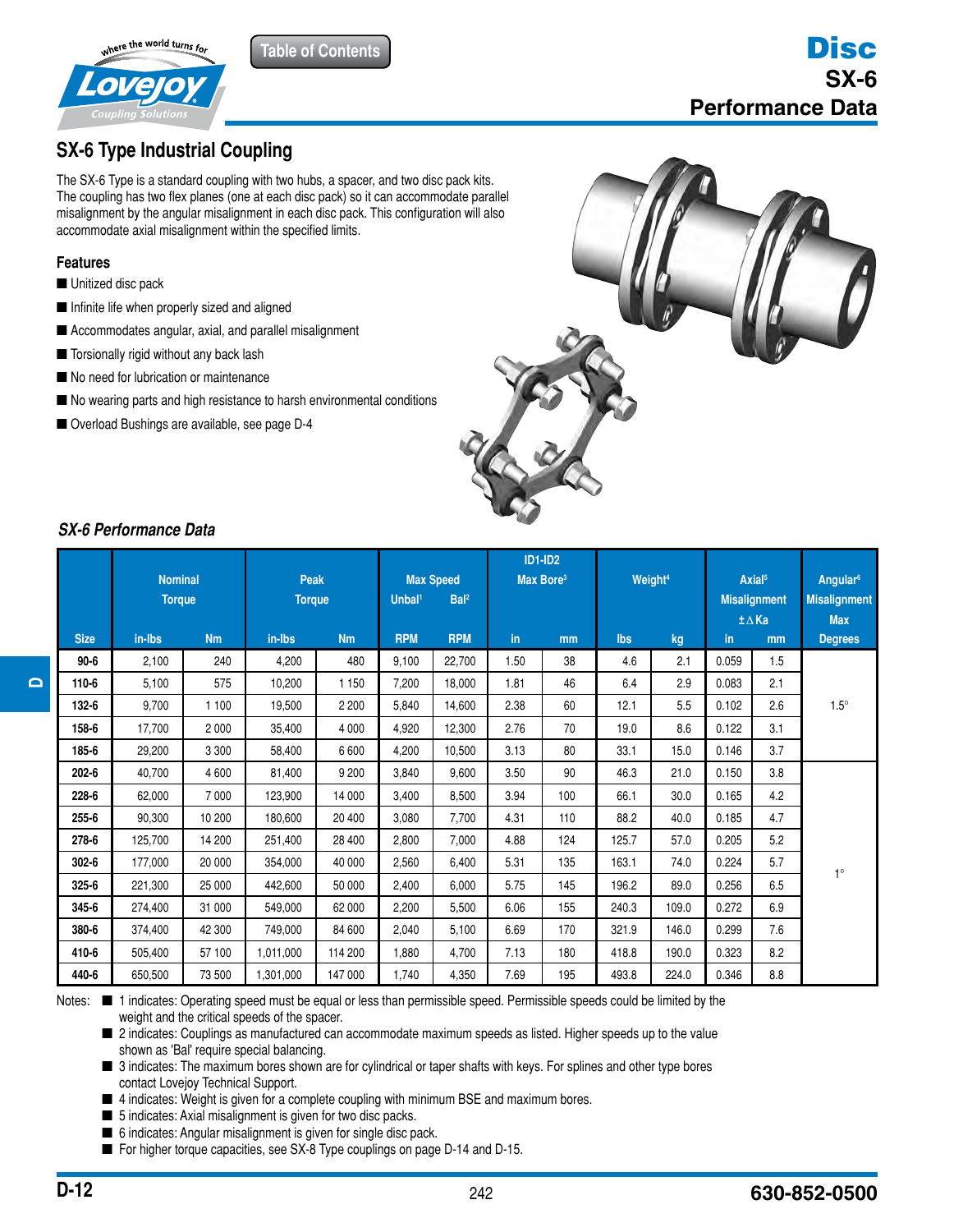**Table of Contents**





## *SX-6 Dimensional Data*

|             | <b>OAL</b> |     | S.    |     | <b>PW</b> |      | <b>LTB</b> |     | <b>ID1-ID2</b><br>Max Bore <sup>3</sup> |     | BSE <sup>7</sup><br><b>Standard</b> |     | <b>FD</b> |     | <b>HD</b> |     |
|-------------|------------|-----|-------|-----|-----------|------|------------|-----|-----------------------------------------|-----|-------------------------------------|-----|-----------|-----|-----------|-----|
| <b>Size</b> | in.        | mm  | in.   | mm  | in.       | mm   | in         | mm  | in                                      | mm  | in.                                 | mm  | in        | mm  | in.       | mm  |
| $90 - 6$    | 5.50       | 140 | 1.77  | 45  | 0.295     | 7.5  | 1.57       | 40  | 1.50                                    | 38  | 2.36                                | 60  | 3.54      | 90  | 2.28      | 58  |
| 110-6       | 7.44       | 189 | 2.84  | 72  | 0.331     | 8.4  | 1.97       | 50  | 1.81                                    | 46  | 3.50                                | 89  | 4.33      | 110 | 2.56      | 65  |
| 132-6       | 8.97       | 228 | 3.59  | 91  | 0.331     | 8.4  | 2.36       | 60  | 2.38                                    | 60  | 4.25                                | 108 | 5.20      | 132 | 3.31      | 84  |
| 158-6       | 10.40      | 264 | 4.00  | 102 | 0.441     | 11.2 | 2.76       | 70  | 2.76                                    | 70  | 4.88                                | 124 | 6.22      | 158 | 3.86      | 98  |
| 185-6       | 11.80      | 300 | 4.40  | 112 | 0.551     | 14.0 | 3.15       | 80  | 3.13                                    | 80  | 5.50                                | 140 | 7.28      | 185 | 4.41      | 112 |
| 202-6       | 13.33      | 339 | 5.03  | 128 | 0.610     | 15.5 | 3.54       | 90  | 3.50                                    | 90  | 6.25                                | 159 | 7.95      | 202 | 4.92      | 125 |
| 228-6       | 14.76      | 375 | 5.50  | 140 | 0.689     | 17.5 | 3.94       | 100 | 3.94                                    | 100 | 6.88                                | 175 | 8.98      | 228 | 5.51      | 140 |
| 255-6       | 16.81      | 427 | 6.14  | 156 | 0.807     | 20.5 | 4.53       | 115 | 4.31                                    | 110 | 7.75                                | 197 | 10.04     | 255 | 6.10      | 155 |
| 278-6       | 18.47      | 469 | 6.96  | 177 | 0.835     | 21.2 | 4.92       | 125 | 4.88                                    | 124 | 8.63                                | 219 | 10.95     | 278 | 6.85      | 174 |
| 302-6       | 19.89      | 505 | 7.33  | 186 | 0.961     | 24.4 | 5.32       | 135 | 5.31                                    | 135 | 9.25                                | 235 | 11.89     | 302 | 7.48      | 190 |
| 325-6       | 21.42      | 544 | 7.95  | 202 | 1.024     | 26.0 | 5.71       | 145 | 5.75                                    | 145 | 10.00                               | 254 | 12.80     | 325 | 8.07      | 205 |
| 345-6       | 22.83      | 580 | 8.41  | 214 | 1.110     | 28.2 | 6.10       | 155 | 6.06                                    | 155 | 10.63                               | 270 | 13.58     | 345 | 8.55      | 217 |
| 380-6       | 25.08      | 637 | 9.16  | 233 | 1.260     | 32.0 | 6.70       | 170 | 6.69                                    | 170 | 11.68                               | 297 | 14.96     | 380 | 9.37      | 238 |
| 410-6       | 27.18      | 690 | 10.01 | 254 | 1.307     | 33.2 | 7.28       | 185 | 7.13                                    | 180 | 12.62                               | 321 | 16.14     | 410 | 10.04     | 255 |
| 440-6       | 28.55      | 725 | 10.32 | 262 | 1.433     | 36.4 | 7.68       | 195 | 7.69                                    | 195 | 13.19                               | 335 | 17.32     | 440 | 10.75     | 273 |

Notes: 3 indicates: The maximum bores shown are for cylindrical or taper shafts with keys. For splines and other type bores contact Lovejoy Technical Support.

■ 7 indicates: BSE is the distance between shaft ends and is a variable parameter.

■ Metric dimensions are rounded to the nearest 'mm' except where otherwise shown.

**D**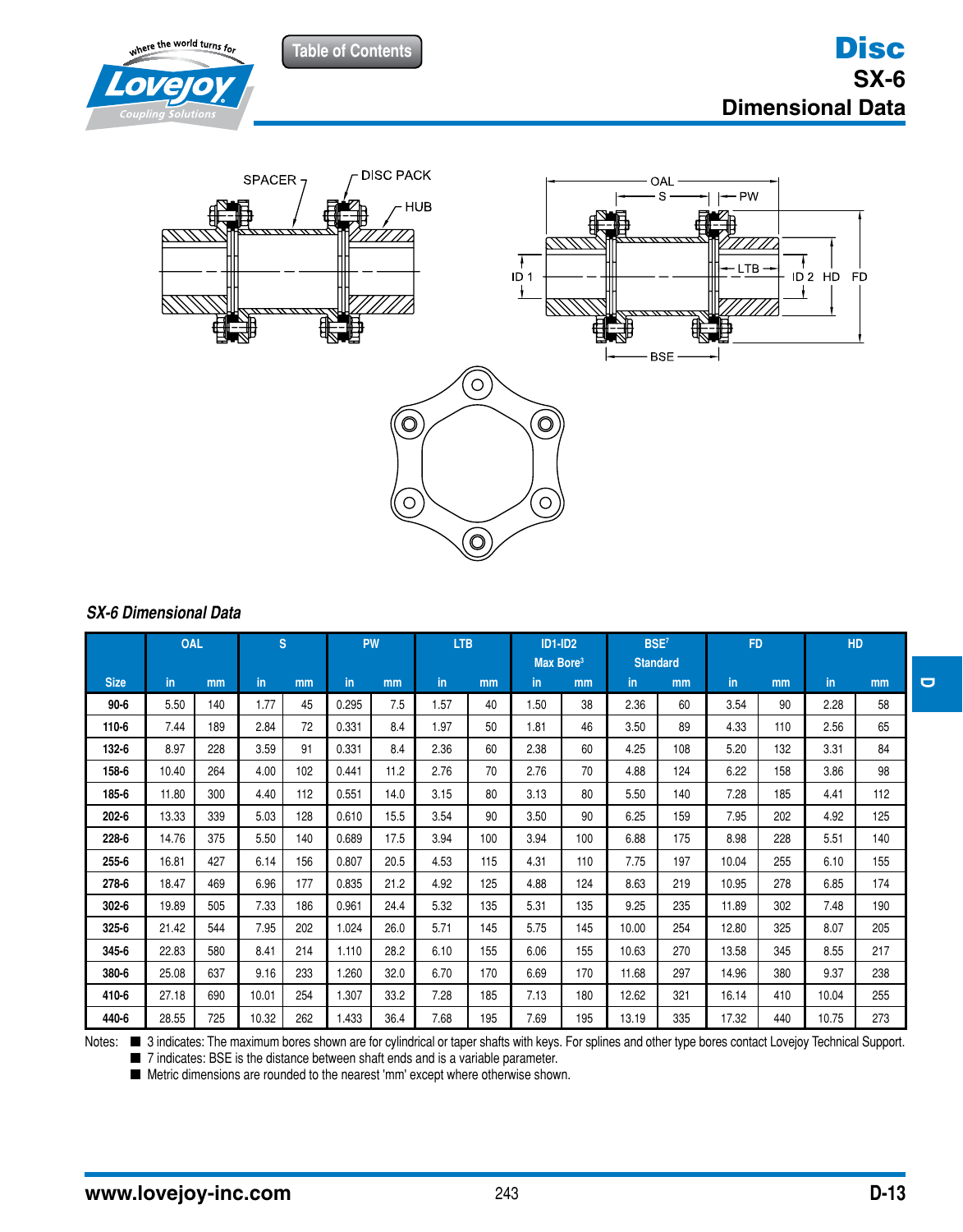

# **SX-8 Type Industrial Coupling**

**The SX-8 Type is a standard coupling with two hubs, a spacer, and two disc pack kits.** The coupling has two flex planes (one at each disc pack) so it can accommodate parallel misalignment by the angular misalignment in each disc pack. This configuration will also accommodate axial misalignment within the specified limits.

**Table of Contents**

#### **Features**

- Unitized disc pack
- Infinite life if properly aligned **CJ**
- Accommodates angular, axial, and parallel misalignment
- Torsionally rigid without any back lash
- No need for lubrication or maintenance
- No wearing parts and high resistance to harsh environmental conditions





**D**

### *SX-8 Performance Data* **HP**

|             | <b>Nominal</b><br><b>Torque</b> |           | <b>Peak</b><br><b>Torque</b> |                | <b>Max Speed</b><br>Bal <sup>2</sup><br>Unbal <sup>1</sup> |            | <b>ID1-ID2</b><br>Max Bore <sup>3</sup> |     | Weight <sup>4</sup> |     | Axial <sup>5</sup><br><b>Misalignment</b> |     | Angular <sup>6</sup><br><b>Misalignment</b> |
|-------------|---------------------------------|-----------|------------------------------|----------------|------------------------------------------------------------|------------|-----------------------------------------|-----|---------------------|-----|-------------------------------------------|-----|---------------------------------------------|
|             |                                 |           |                              |                |                                                            |            |                                         |     |                     |     | ±∆Ka                                      |     | <b>Max</b>                                  |
| <b>Size</b> | in-Ibs                          | <b>Nm</b> | in-Ibs                       | N <sub>m</sub> | <b>RPM</b>                                                 | <b>RPM</b> | in                                      | mm  | Ibs                 | kg  | in.                                       | mm  | <b>Degrees</b>                              |
| 278-8       | 177,000                         | 20 000    | 354,000                      | 40 000         | 2,800                                                      | 7,000      | 4.88                                    | 124 | 130                 | 59  | 0.146                                     | 3.7 |                                             |
| $302 - 8$   | 265,500                         | 30 000    | 531,000                      | 60 000         | 2,560                                                      | 6,400      | 5.38                                    | 135 | 169                 | 77  | 0.157                                     | 4.0 |                                             |
| $325 - 8$   | 327,500                         | 37 000    | 655,000                      | 74 000         | 2,400                                                      | 6,000      | 5.75                                    | 145 | 202                 | 92  | 0.169                                     | 4.3 |                                             |
| 345-8       | 407,000                         | 46 000    | 814,200                      | 92 000         | 2,200                                                      | 5,500      | 6.13                                    | 155 | 246                 | 112 | 0.181                                     | 4.6 |                                             |
| 380-8       | 558,000                         | 63 000    | 1,115,000                    | 126 000        | 2,040                                                      | 5,100      | 6.63                                    | 170 | 330                 | 150 | 0.197                                     | 5.0 | $.5^{\circ}$                                |
| 410-8       | 761,000                         | 86 000    | 1,522,000                    | 172 000        | 1,880                                                      | 4,700      | 7.13                                    | 180 | 429                 | 195 | 0.213                                     | 5.4 |                                             |
| 440-8       | 974,000                         | 110 000   | 1,947,000                    | 220 000        | 1,740                                                      | 4,350      | 7.69                                    | 195 | 506                 | 230 | 0.228                                     | 5.8 |                                             |
| 475-8       | ,221,000                        | 138 000   | 2,443,000                    | 276 000        | 1,680                                                      | 4,200      | 8.25                                    | 210 | 649                 | 295 | 0.248                                     | 6.3 |                                             |
| 505-8       | .549,000                        | 175 000   | 3,098,000                    | 350 000        | 1,520                                                      | 3,800      | 8.88                                    | 220 | 823                 | 374 | 0.264                                     | 6.7 |                                             |
| 540-8       | 1,947,000                       | 220 000   | 3,894,000                    | 440 000        | 1,440                                                      | 3,600      | 9.25                                    | 235 | 999                 | 454 | 0.283                                     | 7.2 |                                             |

Notes:  $\blacksquare$  1 indicates: Operating speed must be equal or less than permissible speed. Permissible speeds could be limited by the weight and the critical speeds of the spacer.

■ 2 indicates: Couplings as manufactured can accommodate maximum speeds as listed. Higher speeds up to the value 2 indicates: Couplings as manufactured of shown as 'Bal' require special balancing.

■ 3 indicates: The maximum bores shown are for cylindrical or taper shafts with keys. For splines and other type bores contact Lovejoy Technical Support.

■ 4 indicates: Weight is given for a complete coupling with minimum BSE and maximum bores.

■ 1 indicates: Axial misalignment is given for two disc packs.

■ 6 indicates: Angular misalignment is given for single disc pack.

■ For larger sizes and higher torque capacities, contact Lovejoy Technical Support.